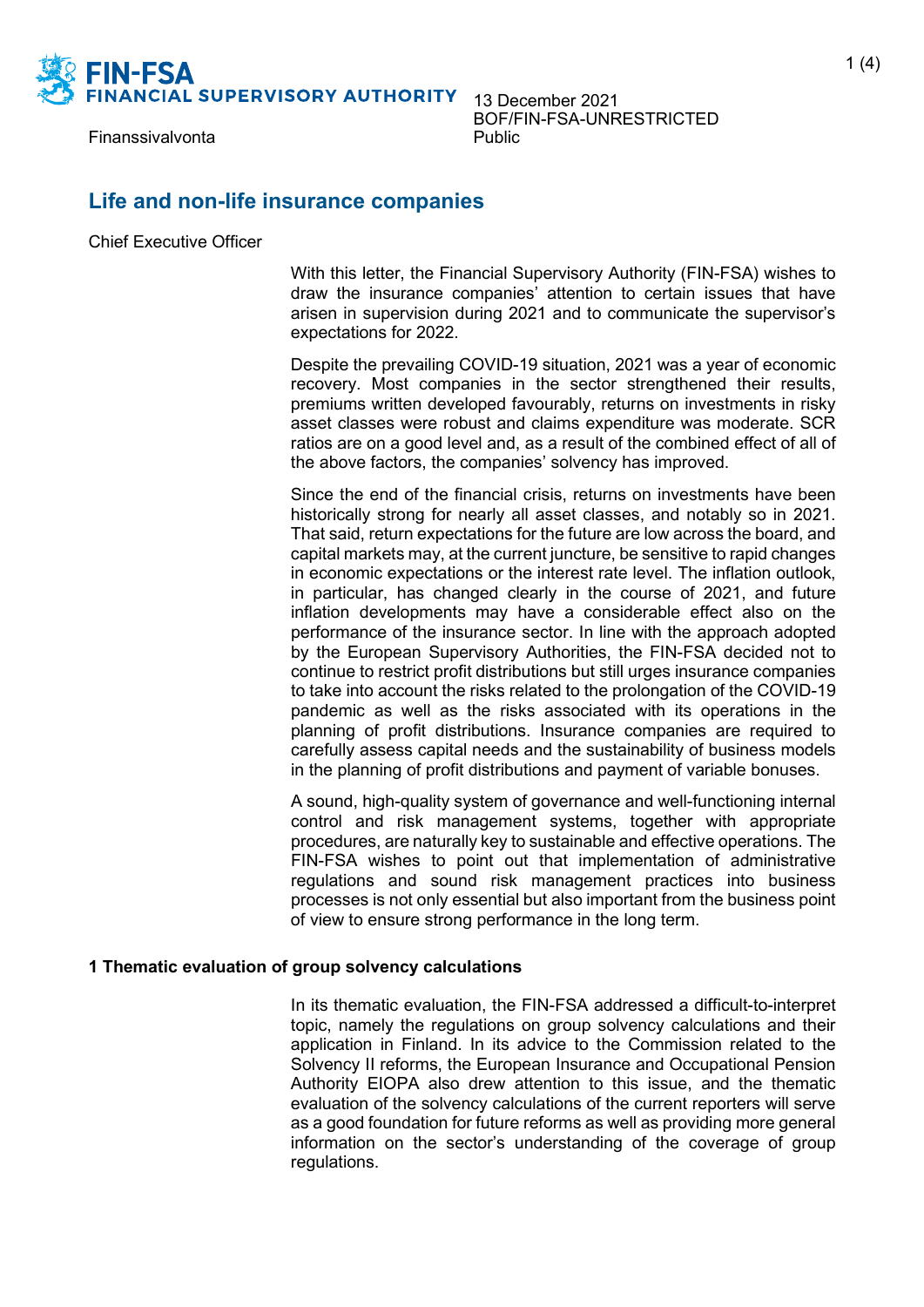

# 13 December 2021 BOF/FIN-FSA-UNRESTRICTED<br>Public

The errors and omissions identified in the thematic evaluation did not, in the FIN-FSA's view, have a significant impact on the groups' solvency ratios. However, the thematic evaluation highlighted the need to remind the groups of their responsibility to familiarise themselves with the regulations on group solvency, to be aware of their group structure and to act accordingly for reporting purposes. Special consideration should be given to ensure that companies acting as related undertakings comply with the regulation in their reporting and SCR calculations. Corrections of shortcomings identified in the thematic evaluation will be monitored on an institution by institution basis.

#### **2 Findings on the internal governance system**

In 2021, the FIN-FSA focused special attention on the quality of the minutes of board meetings. The FIN-FSA emphasises that board decisions must be documented appropriately to ensure that it will be possible to examine ex post how data from the risk management system has been considered in decision-making. The board should cooperate, for example, with those responsible for key functions, request information in advance and challenge this information where necessary. The essence of the dialogue underlying decision-making should also be documented in the minutes of board meetings or in their appendices.

The FIN-FSA would also like to draw the companies' attention to the assessment of the collective competence of the board in the context of the fit & proper declaration process. The board must possess the suitable collective qualifications, experience and knowledge necessary for the management of the company in at least five of the areas of competence defined in the regulations. In addition to the general skills required of all board members, at least one board member should possess the qualifications, skills, and professional experience in the defined area for each of the five areas of competence. We also draw attention to the fact that the supervised entities are obliged to see to it that that the fit & proper declaration process is ongoing.

As regards the companies' compliance function, we wish to point out that the functioning of the compliance function as part of internal control, the sufficiency of resource allocation and the coverage of the internal control plan must be assessed on a regular basis, with due consideration given to the scope and complexity of the company's business. The longer-term internal control plans should take account of all the company's significant business areas including their risks on a rotational basis, including the control functions of the second line of defence.

In the case of official reporting to the authorities, we ask supervised entities to pay attention to the accuracy and quality assurance of the reports.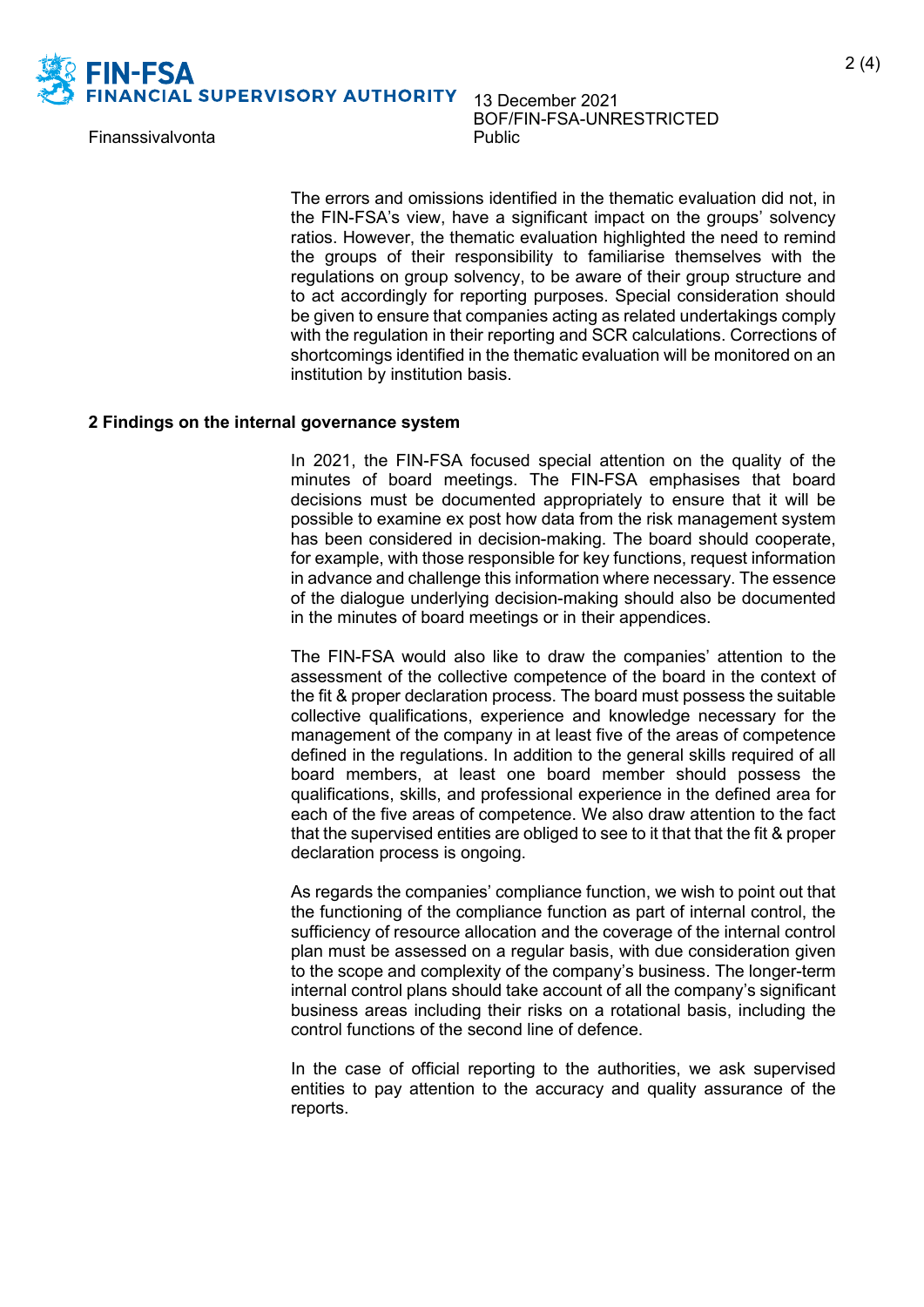

# 13 December 2021 BOF/FIN-FSA-UNRESTRICTED<br>Public

#### **3 Digitalisation and cloud services in the insurance sector**

In its supervisory work, the FIN-FSA observes EIOPA's Guidelines on outsourcing to cloud service providers. In respect of these, we point out that supervised entities must assess and, where necessary, adjust existing outsourcing arrangements to cloud service providers. At the same time, the companies must ensure by 31 December 2022 that the arrangements for essential or important operational tasks or measures are in compliance with the requirements laid down in EIOPA's Guidelines. The documentation requirements for outsourcing arrangements to cloud service providers related to essential or important operational tasks or measures must be fulfilled by 31 December 2022. The company's operating policies and internal processes were to be updated by 1 January 2021, if necessary.

#### **4 Conduct of business issues**

The FIN-FSA has on various occasions noticed that the indemnification procedure in the case of statutory lines of *non-life insurance* does not in all respects fulfil the regulatory requirements governing maximum processing times. We are undertaking a survey to assess the current situation and will communicate a more accurate picture of the situation in early 2022. We will also launch regular sector-specific reporting in early 2022 to support our supervisory work. At the same time, the sufficiency of staff and the operational reliability of critical systems should be ensured, as should satisfactory information sharing within the company to control any arising situation.

In the field of conduct of business supervision, EIOPA focuses on the key theme of *Value for Money* and use of the related product management system (POG). The FIN-FSA encourages *life insurance companies*, in particular, to apply POG actively and to design products with the objectives, interests and characteristics of the customers in mind. It must also be ensured that insurance products meet the needs, characteristics and objectives of target market customers and that insurance investment products are suitable and appropriate for the customer. These objectives should also be fulfilled in the distribution channel.

### **5 Closing remarks**

The surrounding world is in a constant state of flux. In response to digitalisation and climate change, new business risks have emerged that supervised entities should provide for by further building up skills and risk management capacity in these areas. Digitalisation and sustainability risks also have a strong presence on the regulator's agenda, and the implementation of new regulations will in future call for development measures by both supervised entities and the supervisory authority. Digitalisation also offers new opportunities for broadening the supervisor's toolbox. Supervisory practices and the supervisory culture will be further harmonised at EU level under EIOPA's auspices. A sound supervisory culture is risk-based, forward-looking, challenging, comprehensive and conclusive. Hence, in the midst of an operating